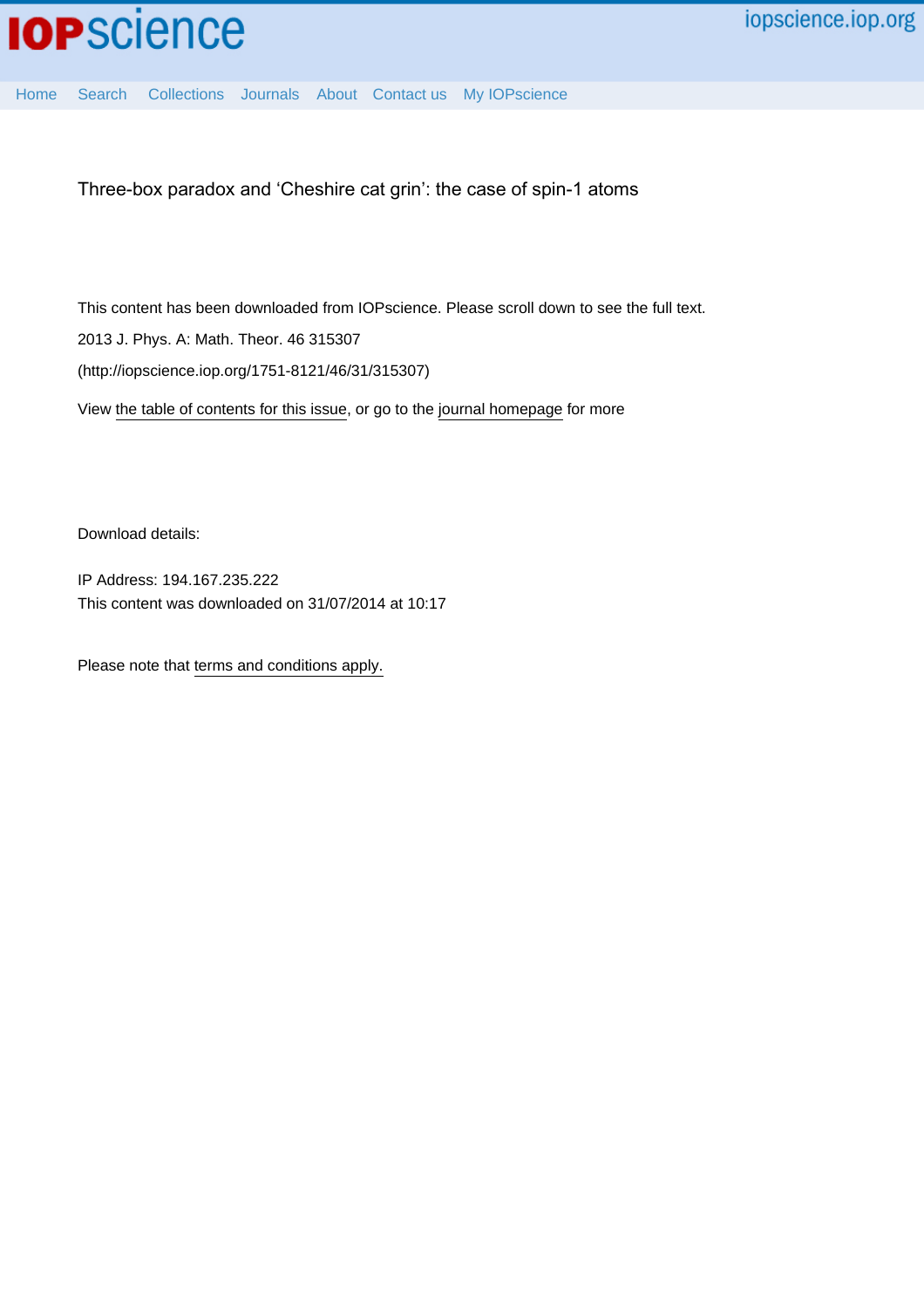J. Phys. A: Math. Theor. **46** (2013) 315307 (11pp) [doi:10.1088/1751-8113/46/31/315307](http://dx.doi.org/10.1088/1751-8113/46/31/315307)

# **Three-box paradox and 'Cheshire cat grin': the case of spin-1 atoms**

**A Matzkin**<sup>1</sup> **and A K Pan**<sup>2</sup>

 $1$  Laboratoire de Physique Théorique et Modélisation, CNRS Unité 8089, Universite de Cergy-Pontoise, F-95302 Cergy-Pontoise cedex, France ´ <sup>2</sup> Graduate School of Information Science, Nagoya University, Chikusa-ku, Nagoya 464-8601, Japan

E-mail: [alexandre.matzkin@u-cergy.fr](mailto:alexandre.matzkin@u-cergy.fr) and [akp@math.cm.is.nagoya-u.ac.jp](mailto:akp@math.cm.is.nagoya-u.ac.jp)

Received 11 May 2013, in final form 28 June 2013 Published 19 July 2013 Online at [stacks.iop.org/JPhysA/46/315307](http://stacks.iop.org/JPhysA/46/315307)

## **Abstract**

In this work we propose a definite theoretical implementation of the three-box paradox—a scheme in which a single quantum particle appears to be present with certainty in two separate boxes—with spin-1 atoms. We further show how our setup can give rise to a 'Cheshire cat grin' type of situation, in which an atom can apparently be found with certainty in one of the boxes while one of its properties (the angular momentum projection along a specifically chosen axis) appears to be in a different box. The significance of our findings is discussed relative to the status of the properties of a system obtained from weak measurements.

PACS numbers: 03.65.Ta, 03.65.Ca

(Some figures may appear in colour only in the online journal)

## **1. Introduction**

What is the value of a physical property prior to a measurement or between two measurements? In the context of standard quantum mechanics the question does not make sense: trying to answer the question implies disturbing the system thereby changing the nature of the experiment. Appealing to counterfactual arguments to understand the situation rarely helps, as one is usually led to apparent paradoxes and odd behavior, such as answering the 'which path?' question in the well-known Wheeler delayed choice experiment [\[1\]](#page-11-0).

The three-box thought experiment proposed by Aharonov and Vaidman [\[2\]](#page-11-0) leads to that type of situation. The setup involves three separate boxes *A*, *B* and *C* and one particle. Given suitable initial and final wavefunctions (consisting of a cleverly chosen superposition of the particle being in one of the boxes), one wants to know in which box the particle can be found at some intermediate time. The quantum formalism seems to indicate that if a measurement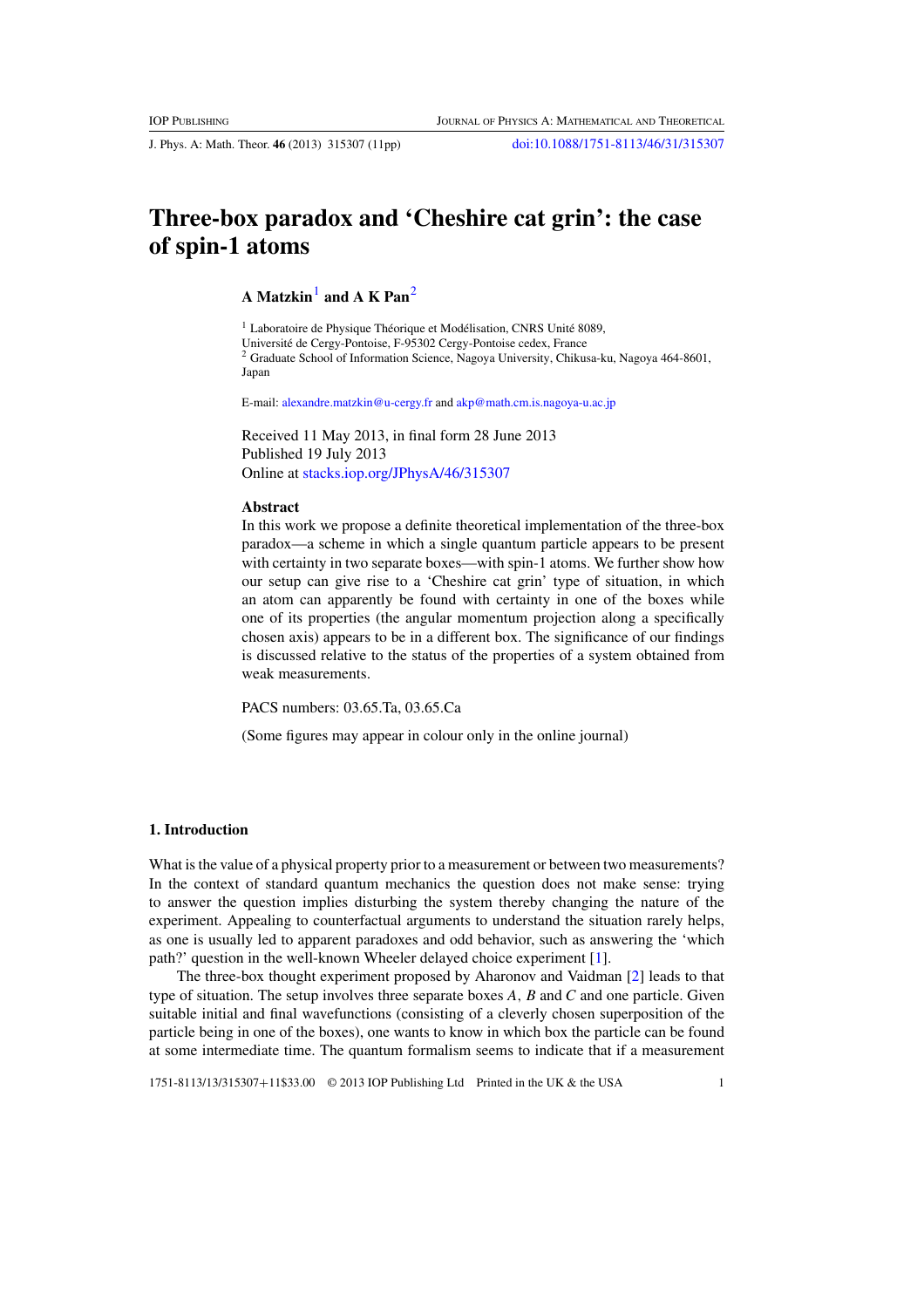<span id="page-2-0"></span>could be made to detect the particle in, say box *A*, while allowing the system to reach the final state, then the particle would be found in box *A* with certainty. But if box *B* were opened instead, then the particle would also be found there with certainty, although it is of course impossible to find with certainty a single particle in two different boxes. A closely related setup involves a particle and one of its properties, e.g., the spin: the particle appears to have taken with certainty one of two given paths (on the grounds that if the particle presence along the other path could be measured—while allowing the system to reach the final state—the probability of finding it there would be zero) while the spin appears to have taken the other path with certainty. This setup, which has recently received increased interest [\[3–6\]](#page-11-0), was given [\[7](#page-11-0)] the suggestive name of 'Cheshire cat' since the grin (the property) appears to be separated from the cat (the particle).

These apparent paradoxes are based on counterfactual inferences—opening a box disturbs the system which does not reach the final state—so that, irrespective of whether trying to answer the 'which path?' or 'which box?' question is or is not legitimate, the effects cannot be observed. However, counterfactual reasoning can to some extent be bypassed by employing a scheme known as weak measurement (WM) [\[8](#page-11-0)]. In contrast to the usual projective measurements, a WM consists of a weak unitary interaction coupling the system with a meter. The system, largely unperturbed, reaches the final state. The meter wavefunction correlated with that final state indicates the *weak value* of the weakly measured system observable. WM thus appears as a tool to non-invasively open the boxes and ascertain what is happening inside. Indeed WMs have been employed experimentally in dozens of works, essentially with optical setups, confirming the theoretical predictions (though the interpretation of WM remains a controversial topic). In particular an optical version of the three-box experiment was realized [\[9](#page-11-0)] in a modified Mach–Zehnder style interferometer.

In this work, we propose a theoretical implementation of the three-box setup and of a 'Cheshire cat grin' scheme employing spin-1 particles. We will have more specifically in mind spin-1 atoms, that have been extensively manipulated in atomic interferometry experiments [\[10](#page-11-0)], including the use of Stern–Gerlach types of devices which are an essential tool in the setups presented below. One motivation is that while an optical three-box experiment can be explained in classical terms (based on classical interference effects), this is of course not the case of experiments performed with massive particles. Moreover, the theoretical account employing spin-1 atoms involves the explicit wavepacket dynamical evolution, contrary to the original idealized three-box thought experiment. Employing a well-defined physical system dispels in our view many ambiguities that have given rise to controversies (eg  $[11, 12, 14]$  $[11, 12, 14]$  $[11, 12, 14]$  $[11, 12, 14]$  $[11, 12, 14]$ ) discussed in relation with the ideal three-box paradox.

This paper is organized as follows. The original three-box paradoxes, either based on counterfactual arguments or on WMs are recalled in section 2. The implementation of the thought experiment with spin-1 particles is described in section [3.](#page-4-0) A Cheshire cat grin type of scheme, based on the setup described in section [3,](#page-4-0) is developed in section [4,](#page-8-0) with the 'grin' taken to be the spin projection on a chosen axis. The results and their significance along with some remarks in view of a possible experimental implementation with atoms of the proposed schemes is given in section [5.](#page-9-0)

## **2. The three-box thought experiment: counterfactuals and weak measurements**

### *2.1. The three-box example and counterfactuals*

The three-box paradox [\[2](#page-11-0)] is usually presented in the context of time-symmetric quantum mechanics [\[15\]](#page-11-0) as illustrating a complete description of a quantum system at any time given a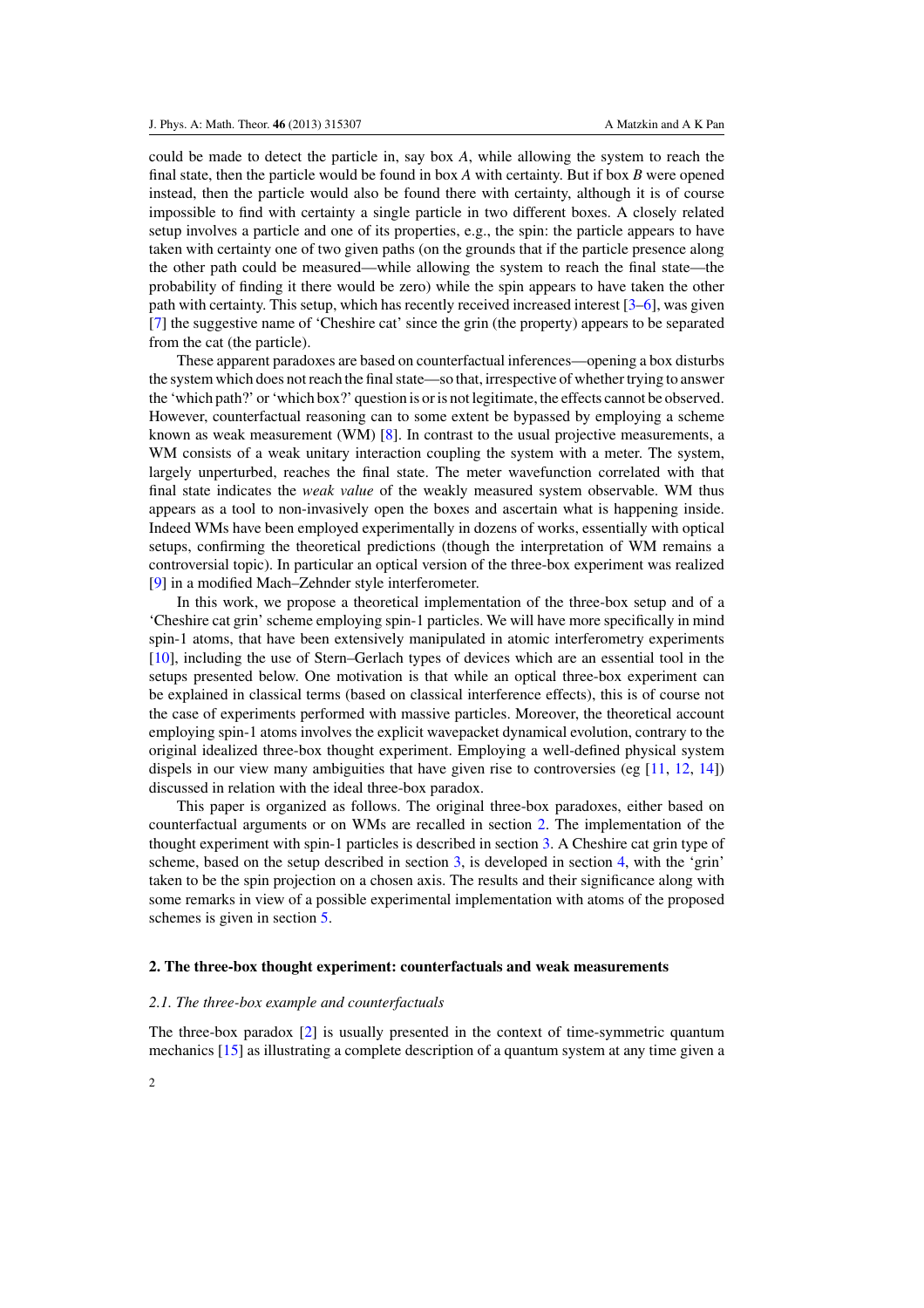<span id="page-3-0"></span>fixed initial (known as 'pre-selected') state and a fixed final (termed as 'post-selected') state. Assume we have a quantum system that can be in one of the three boxes *A*, *B* or *C*. The mutually orthogonal states  $|A\rangle$ ,  $|B\rangle$  and  $|C\rangle$  label the particle as being in one of the respective boxes. Let the system be initially  $(t = t_i)$  prepared in the state

$$
|\psi_i\rangle = \frac{1}{\sqrt{3}} (|A\rangle + |B\rangle + |C\rangle)
$$
 (1)

and post-selected at  $t = t_f$  to the final state

$$
|\psi_f\rangle = \frac{1}{\sqrt{3}}(|A\rangle + |B\rangle - |C\rangle). \tag{2}
$$

What would happen if one of the boxes were opened at some intermediate time between *ti* and  $t_f$ ? Assume box *A* is opened; if the particle is found there, this means the initial state has been projected to state  $|A\rangle$  through  $\Pi_A|\psi_i\rangle$  where  $\Pi_A \equiv |A\rangle\langle A|$ . If the particle is not found there, then the state after box *A* is opened is  $\Pi_{\bar{A}}|\psi_i\rangle$  where

$$
\Pi_{\bar{A}} \equiv 1 - \Pi_A = |B\rangle\langle B| + |C\rangle\langle C| \tag{3}
$$

is the complement of  $\Pi_A$ . However the transition amplitude  $\langle \psi_f | \Pi_{\bar{A}} | \psi_i \rangle$  to the final postselected state vanishes, so the probability of not finding the particle in box *A*, proportional to  $|\langle \psi_f | \Pi_{\bar{A}} | \psi_i \rangle|^2$ , is zero: the conclusion is therefore that the particle *must* have been with certainty in box *A*.

A contradiction arises by repeating the same argument assuming now that box *B* is opened. If the particle is not found in box *B*, then the state after box *B* has been opened is  $\Pi_{\bar{B}}|\psi_i\rangle$  with  $\Pi_{\bar{B}} \equiv 1 - \Pi_{B} = |A\rangle\langle A| + |C\rangle\langle C|$ . But  $|\langle \psi_f | \Pi_{\bar{B}} | \psi_i \rangle|^2 = 0$ , so on its way from  $|\psi_i\rangle$  to  $|\psi_f\rangle$  the particle *must* have been with certainty in box *B*! Of course, a single particle cannot be with certainty in two different boxes at the same time, hence the paradox.

The paradox is apparently dissolved by remarking that quantum mechanics does not allow this type of counterfactual reasoning. It does not make sense, according to the standard interpretation, to demand a 'complete' description of the behavior of the system between  $|\psi_i\rangle$ and  $|\psi_f\rangle$  without actually making a measurement at box *A* and/or box *B* that will disturb the system. In particular, opening the two boxes jointly will yield a single particle either in box *A* or box *B* (or none), and the quantum formalism consistently predicts  $\Pi_A \Pi_B |\psi_i\rangle = 0$ . Nevertheless, actually performing these measurements changes the nature of the experiment: the particle never reaches the final state  $|\psi_f\rangle$ , either because it is detected in the box or because post-selection is not successful if it is undetected, leaving the original question relative to the behavior of the system at an intermediate time unanswered.

## *2.2. Weak measurements*

WM represents a tool that provides a certain type of answer to the question. Briefly put, the main idea consists in two steps: first a system in a pre-selected state weakly interacts unitarily with an apparatus, resulting in an entangled system–apparatus state; the interaction couples a system observable *O* with a dynamical variable of the apparatus. Then a standard projective measurement of a different system observable is made; one retains only the outcomes leaving the system in the chosen post-selected state. The corresponding projection leaves the apparatus wavefunction in a certain final state. Under certain conditions, basically amounting to a very weak interaction and widely overlapping meter states [\[16,](#page-11-0) [17\]](#page-11-0), the final state is simply shifted relative to the initial state, the shift being proportional to the weak value  $\langle O \rangle_w$  of the system observable that was weakly coupled to the meter. The weak value is given by

$$
\langle O \rangle_w = \frac{\langle \psi_f | O | \psi_i \rangle}{\langle \psi_f | \psi_i \rangle}.
$$
\n<sup>(4)</sup>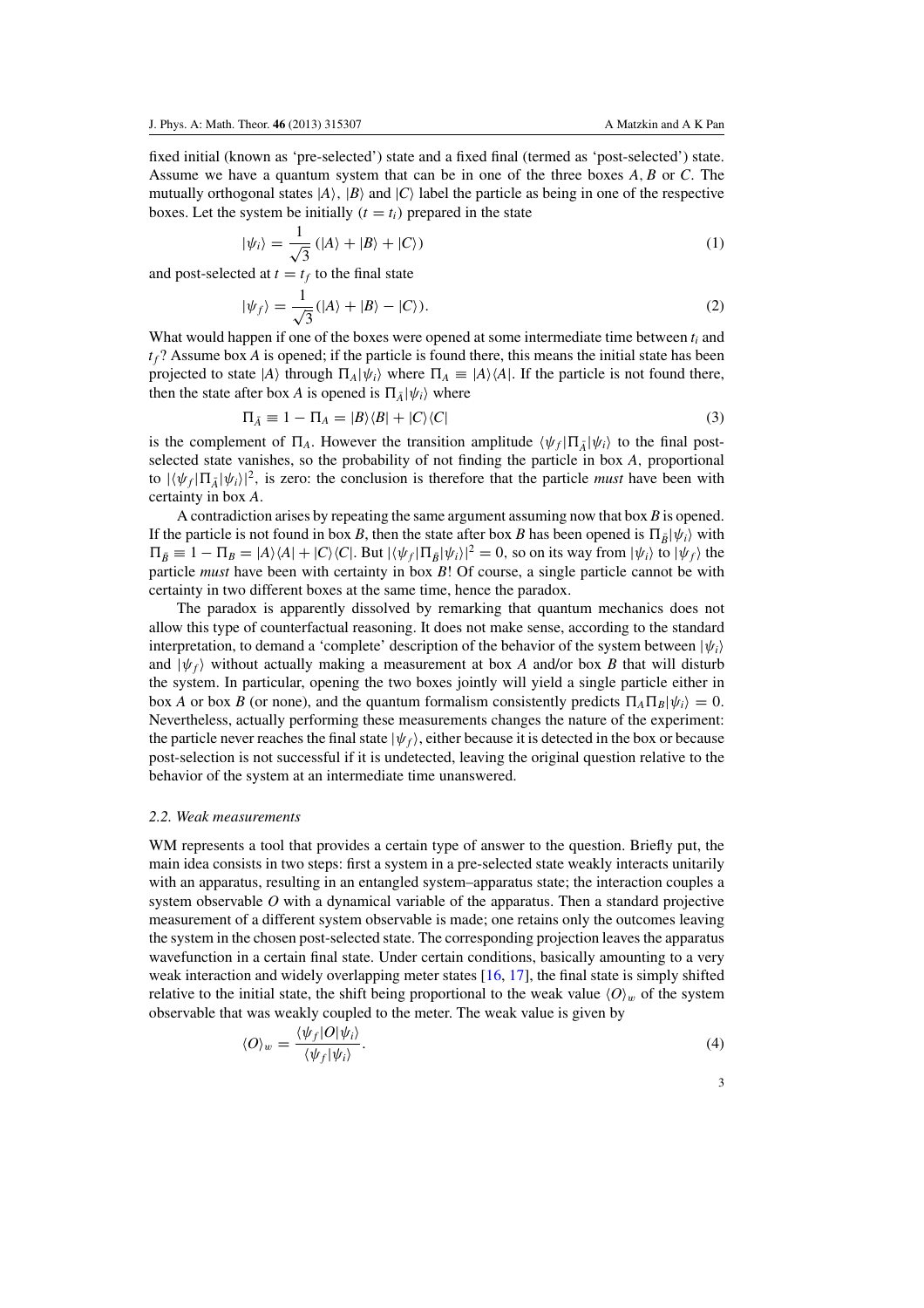<span id="page-4-0"></span>In the present context, we see that WM allows us to obtain information on some system observable *O* at some intermediate time while the system evolves from  $|\psi_i\rangle$  to  $|\psi_f\rangle$ . Indeed, the weak coupling barely affects the system while the meter wavefunction picks up a phase shift that can in principle be experimentally detected. WM thus appears as a way to bypass counterfactual reasoning and access what is happening in a system between the initial and final states.

#### *2.3. The three-box paradox*

The analysis of the three-box paradox with WM [\[2](#page-11-0), [14,](#page-11-0) [18](#page-11-0)] involves replacing the measurements (box openings) and their associated projectors  $\Pi_A$ ,  $\Pi_B$ , ... with WM and the respective weak values  $\langle \Pi_A \rangle_w$ ,  $\langle \Pi_B \rangle_w$ ,... From the state definitions [\(1\)](#page-3-0) and [\(2\)](#page-3-0) it is straightforward to apply equation [\(4\)](#page-3-0). This gives

$$
\langle \Pi_A \rangle_w = 1 \quad \text{and} \quad \langle \Pi_{\bar{A}} \rangle_w = 0 \tag{5}
$$

meaning that an apparatus weakly interacting with box *A* will move, but that a single meter that would weakly open boxes *B* and *C* jointly (see below for a definite example in the context of spin-1 particles) will not display any shift. If WMs were to be interpreted along the same line as projective measurements, the conclusion would be that on its way to  $|\psi_f\rangle$  the particle went through box *A*.

However we also have

$$
\langle \Pi_B \rangle_w = 1 \quad \text{and} \quad \langle \Pi_{\bar{B}} \rangle_w = 0 \tag{6}
$$

leading to the conclusion that on its way to  $|\psi_f\rangle$  the particle went through box *B*. But now, unlike the case with projective measurements discussed above, no counterfactual arguments are involved: if two apparati open weakly boxes *A* and *B* respectively, we will have jointly  $\langle \Pi_A \rangle_w = 1$  *and*  $\langle \Pi_B \rangle_w = 1$ . In one sense the paradox is back again, though whether with WM there is a real paradox involved or whether WM allows us to observe the superpositions typical of quantum phenomena is largely a matter of interpretation (see section [5](#page-9-0) below).

## **3. The three-box paradox with spin-1 particles**

#### *3.1. General remarks*

The three-box paradox, as initially proposed in [\[2\]](#page-11-0), was realized experimentally with photons [\[9](#page-11-0)]. As remarked by the authors of [\[9](#page-11-0)], the effects giving rise to the paradox have a classical optical explanation in terms of the classical interference of light. On the other hand spin-1 particles would allow us to realize experimentally the three-box paradox with matter waves. Here we will simply describe the spin-1 version of the three-box paradox without considering any experimental realization (a possible experimental realization is outlined in section [5\)](#page-9-0).

Assume spin-1 particles (e.g., atoms) are prepared in the initial state

$$
|\psi_i\rangle = |J = 1, m_z = 0\rangle |\xi\rangle \tag{7}
$$

where  $\xi(\mathbf{r}) \equiv \langle \mathbf{r} | \xi \rangle$  is the spatial part of the wavefunction and  $|J = 1, m_z = 0 \rangle \equiv |m_i\rangle$  is the  $J = 1$  spin state (we will omit explicitly denoting  $J = 1$  in the rest of the paper) with the spin projection quantized along the  $\hat{z}$  axis with azimuthal number  $m_z = 0$ . We assume  $\xi(\mathbf{r})$  can be represented by a Gaussian, moving to the right on the  $\hat{y}$  axis (see figure [1\)](#page-5-0), and its width depending on the coherence length of the atoms; we will explicitly write the spatial part of the wavefunction only when appropriate, focusing on the sole spin part in most of the paper.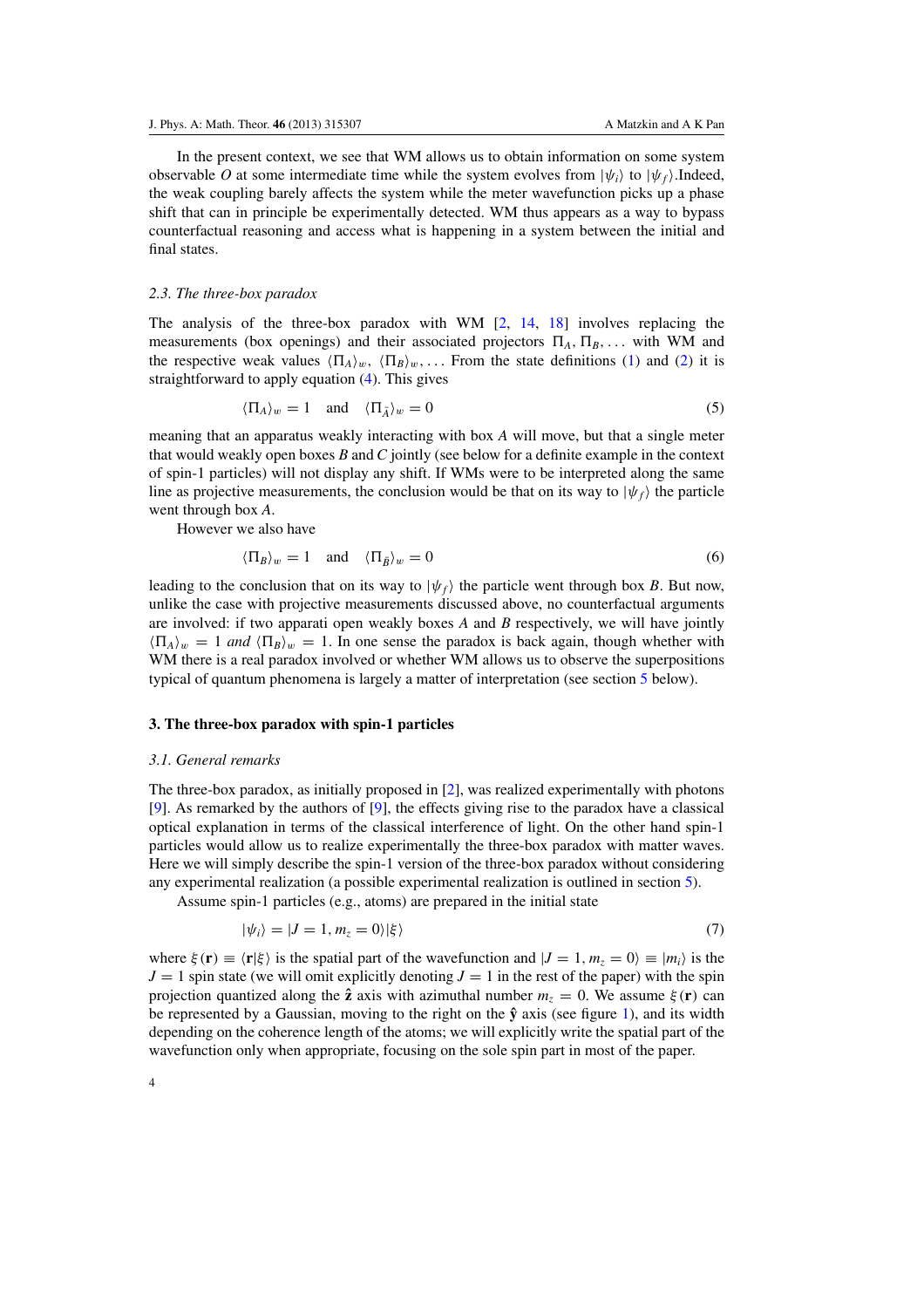<span id="page-5-0"></span>

**Figure 1.** The 'three-box paradox' setup for spin-1 particles. Instead of three boxes, a particle prepared in an initial pre-selected state  $J = 1$ ,  $M = m_i$ , enters a Stern–Gerlach type of device  $\mathcal{D}_1$ that separates the  $m_i$  state on the  $m_\alpha$  basis: the wavepacket is then divided along the three paths *A*, *B* and *C*. The wavepackets along *B* and *C* are recombined first, and then recombined with the wavepacket traveling along path *A*, at which point a projective measurement (represented by the black box) is made. The 'apparati'  $\mathcal{D}_2$ ,  $\mathcal{D}_3$  and  $\mathcal{D}_4$  interact unitarily with the system.

Assume that at  $t = 0$  the wavepacket enters a SG type of device  $(\mathcal{D}_1$  in figure 1) with an inhomogeneous magnetic field directed along the direction  $\hat{\alpha}$ . The effect of  $\mathcal{D}_1$  is to separate the wavepackets according to their associated spin projection along α**ˆ**. The spin part of the initial state in the  $|m_{\alpha}\rangle$  basis is transformed as

$$
|\psi_i\rangle = |m_i\rangle|\xi\rangle \equiv \sum_{k=-1}^{1} \langle m_{\alpha} = k | m_z = 0 \rangle |m_{\alpha} = k\rangle|\xi(t=0)\rangle, \tag{8}
$$

where

$$
\langle m_{\alpha}|m_{\beta}\rangle \equiv d_{m_{\alpha},m_{z}}^{J=1}(\beta-\alpha) \tag{9}
$$

is given by the reduced Wigner rotational matrix element. For  $t > 0$ ,  $|\xi\rangle$  separates into three wavepackets each associated with a given value of  $m_\alpha$ , so that upon exiting  $\mathcal{D}_1$  the system wavefunction becomes

$$
|\psi(t)\rangle = \sum_{k} \langle m_{\alpha} = k | m_{z} = 0 \rangle |m_{\alpha} = k\rangle |\xi_{k}(t)\rangle; \tag{10}
$$

the  $|\xi_k\rangle$  can be computed by solving the Schrödinger equation inside  $\mathcal{D}_1$  [\[17](#page-11-0)]. Each of the three paths is taken to represent a box: box *A* is taken to be the  $k = +1$  path, with boxes *B* and *C* corresponding respectively to the paths  $k = 0$  and  $k = -1$ . We assume that paths *B* and *C* are recombined first and then recombined with path *A* (as shown in figure 1). These recombinations are assumed to take place without affecting the spin state nor the phase difference. Finally a projective measurement of the spin projection along the direction  $\hat{\phi}$  is made at time  $t_f$ . The final post-selected state is chosen to be

$$
|\psi_f\rangle = |m_f\rangle |\xi(t_f)\rangle \equiv \sum_{k=-1}^{1} \langle m_\alpha = k | m_\phi = +1 \rangle |m_\alpha = k\rangle |\xi(t_f)\rangle \tag{11}
$$

with  $|m_f\rangle \equiv |m_\phi = +1\rangle$ .

5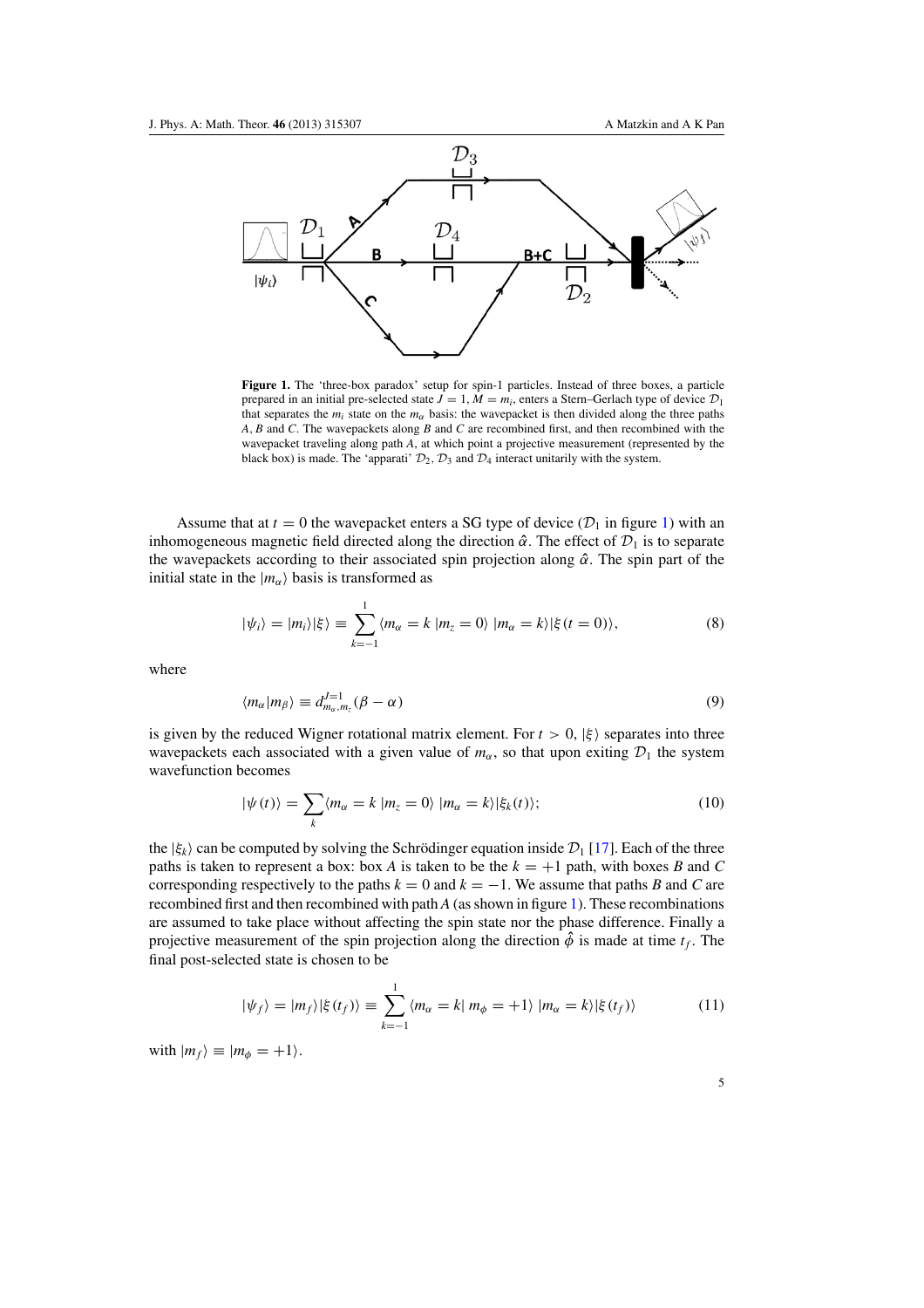## <span id="page-6-0"></span>*3.2. Condition on path A*

In order to obtain the analogue of the three-box paradox, some transition amplitudes must interfere destructively. Assume an apparatus  $\mathcal{D}_2$  is positioned at **r**<sub>2</sub> as indicated in figure [1.](#page-5-0)  $\mathcal{D}_2$ measures the weak value of the projector  $\Pi_{\bar{A}}$  (equation [\(3\)](#page-3-0)) along the recombined path  $B + C$ . The projector  $\Pi_{\bar{A}}$  can be taken here to project to a Gaussian centered on  $\mathcal{D}_2$  whose width encompasses the spatial extent of the spatial part of the wavepackets,  $\Pi_{\bar{A}} = |\Gamma\rangle\langle\Gamma|$  where

$$
\Gamma(\mathbf{r}) = \left(\frac{2}{\pi\,\Delta^2}\right)^{1/2} e^{-(\mathbf{r}-\mathbf{r}_2)^2/\Delta^2}.\tag{12}
$$

The weak value  $\langle \Pi_{\bar{A}} \rangle_w$  is obtained from equation [\(4\)](#page-3-0) keeping in mind that we are dealing with a 'real' system endowed with dynamics (an element that is not taken into account in the ideal three-box paradox presented in section [2\)](#page-2-0). Denoting by  $t_2$  the time at which  $\mathcal{D}_2$  is triggered (and the WM made) and introducing the evolution operator  $U(t_k, t_j)$  of the spin-1 particle between  $t_i$  and  $t_k$  we have

$$
\langle \Pi_{\overline{A}} \rangle_w = \frac{\langle \psi_f(t_f) | U(t_f, t_2) \Pi_{\overline{A}} U(t_2, t_i) | \psi_i \rangle}{\langle \psi_f | U(t_f, t_2) U(t_2, t_i) | \psi_i \rangle}.
$$
\n(13)

Following equation [\(10\)](#page-5-0),  $U(t_2, t_i)|\psi_i\rangle$  is of the form

$$
U(t_2, t_i)|\psi_i\rangle = \langle m_\alpha = +1|m_i\rangle|m_\alpha = +1\rangle|\xi_A(t_2)\rangle + \sum_{k=-1,0} \langle m_\alpha = k|m_i\rangle|m_\alpha = k\rangle|\xi_{B+C}(t_2)\rangle
$$
\n(14)

and  $\Pi_{\bar{A}}|\xi_A(t_2)\rangle$  vanishes (since there is no spatial overlap between  $|\Gamma\rangle$  and  $|\xi_A(t_2)\rangle$ ). The weak value becomes

$$
\langle \Pi_{\bar{A}} \rangle_w = \frac{\langle \xi(t_f) | U(t_f, t_2) \Pi_{\bar{A}} | \xi_{B+C}(t_2) \rangle}{\langle \psi_f | U(t_f, t_2) U(t_2, t_i) | \psi_i \rangle} \left[ \sum_{k=-1,0} \langle m_\alpha = k | m_i \rangle \langle m_f | m_\alpha = k \rangle \right]. \tag{15}
$$

Hence  $\hat{\phi}$  needs to be chosen (restricting  $\hat{\phi}$  to lie in the *yz* plane) such that the transition amplitudes  $m_{\alpha} = 0 \rightarrow m_{\phi} = +1$  and  $m_{\alpha} = -1 \rightarrow m_{\phi} = +1$  interfere destructively, viz by solving

$$
\sum_{k=-1,0} \langle m_f | m_\alpha = k \rangle \langle m_\alpha = k | m_i \rangle = 0. \tag{16}
$$

One class of solutions to equation (16) for a fixed value of  $\alpha$  is given by

$$
\phi = 4 \arctan\left(\frac{8 \tan^3 \frac{\alpha}{4} - \frac{(3 \cos(2\alpha) + 5)^{1/2} \sec^6(\frac{\alpha}{4})}{2\sqrt{2}}}{\left(\tan^2 \frac{\alpha}{4} - 1\right)^3}\right) + 4\pi n. \tag{17}
$$

Therefore provided  $\alpha$  and  $\phi$  obey equation (17), we have  $\langle \Pi_{\bar{A}} \rangle_w = 0$  : the apparatus  $\mathcal{D}_2$  will not display any change following post-selection.

Conversely if an apparatus  $\mathcal{D}_3$  is positioned at  $\mathbf{r}_3$  along path *A* as indicated in figure [1](#page-5-0) the weak value of the projector  $\Pi_A$  is given by

$$
\langle \Pi_A \rangle_w = \frac{\langle \psi_f(t_f)|U(t_f, t_3) \Pi_A U(t_3, 0)|\psi_i \rangle}{\langle \psi_f|U(t_f, t_3)U(t_3, t_i)|\psi_i \rangle}, \tag{18}
$$

where  $t_3$  is the time at which the WM is made. Employing equations [\(10\)](#page-5-0) and [\(11\)](#page-5-0) and keeping in mind  $\Pi_A|\xi_k(t_3)\rangle = 0$  for  $k = B, C$  leads to

$$
\langle \Pi_A \rangle_w = \frac{\langle \xi_f(t_f) | U(t_f, t_3) \Pi_A | \xi_A(t_3) \langle m_f | m_\alpha = 1 \rangle \langle m_\alpha = 1 | m_i \rangle}{\sum_{k=-1}^1 \langle m_f | m_\alpha = k \rangle \langle m_\alpha = k | m_i \rangle}
$$
(19)

6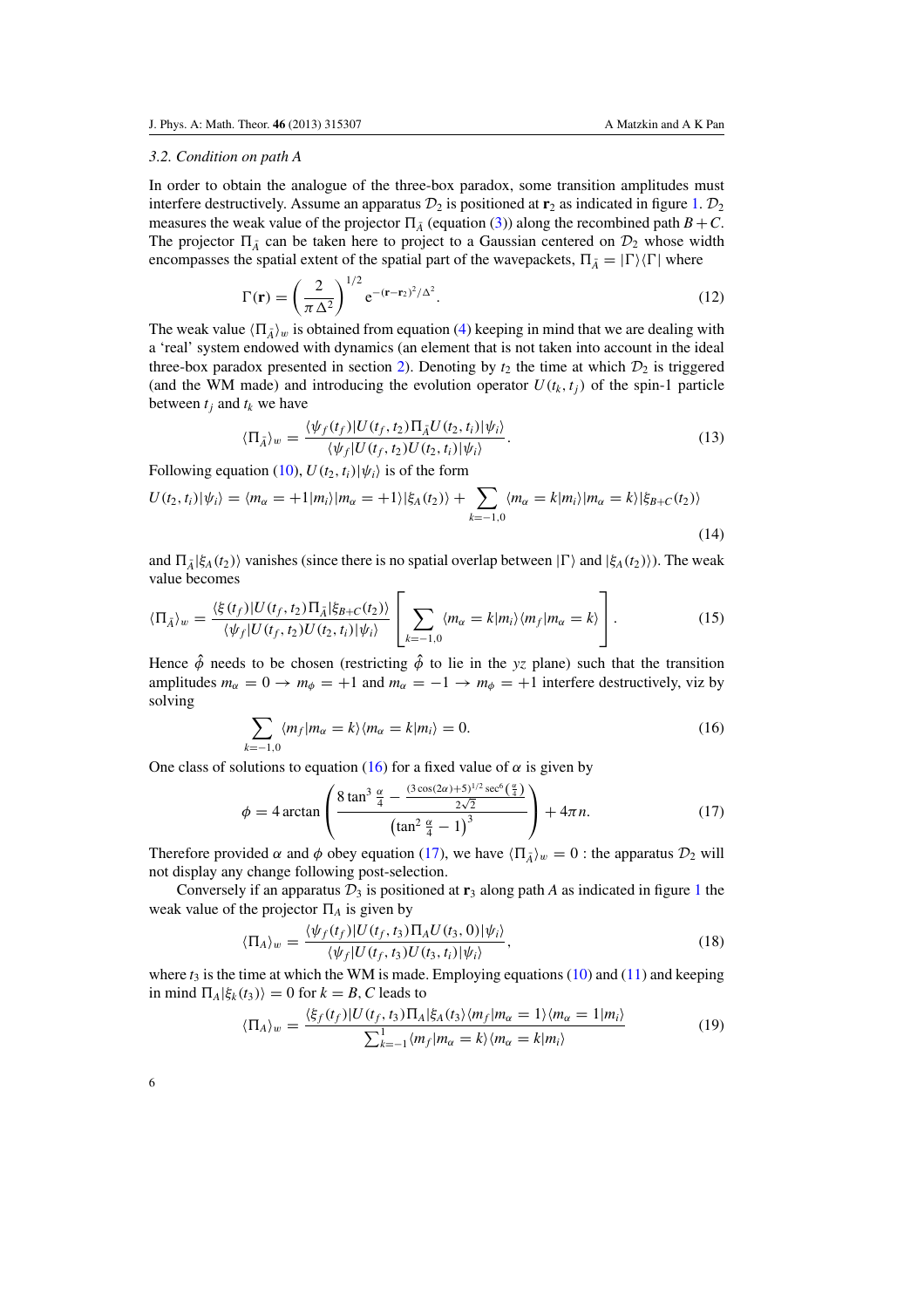<span id="page-7-0"></span>which simplifies given the condition  $(16)$  to

$$
\langle \Pi_A \rangle_w = \langle \xi(t_f) | U(t_f, t_3) \Pi_A | \xi_A(t_3) \rangle. \tag{20}
$$

Hence the meter corresponding to the apparatus  $\mathcal{D}_3$ , interacting with the spin-1 system, moves, the motion of the pointer being proportional to the system and meter wavepackets overlap. Note that in the ideal case in which the projector  $\Pi_A$  perfectly overlaps with the system wavepacket at the time of measurement, i.e.  $\Pi_A = |\xi_A(t_3)\rangle \langle \xi_A(t_3)|$  we have (since  $U(t_f, t_3) | \xi_A(t_3) \rangle = | \xi(t_f) \rangle$ 

$$
\langle \Pi_A \rangle_w = 1 \tag{21}
$$

as in equation [\(5\)](#page-4-0) of the ideal three-box paradox.

## *3.3. Condition on path B*

By employing the same reasoning followed for path *A*, let us now position an apparatus  $\mathcal{D}_4$  at  $r_4$  along path *B* as indicated in figure [1.](#page-5-0) The weak value of the projector  $\Pi_B$ , measured by  $\mathcal{D}_4$ at time  $t_4$  is given by

$$
\langle \Pi_B \rangle_w = \frac{\langle \psi_f(t_f) | U(t_f, t_4) \Pi_B U(t_4, 0) | \psi_i \rangle}{\langle \psi_f | U(t_f, t_4) U(t_4, t_i) | \psi_i \rangle} \tag{22}
$$

taking the form

$$
\langle \Pi_B \rangle_w = \frac{\langle \xi_f(t_f) | U(t_f, t_4) \Pi_B | \xi_B(t_4) \langle m_f | m_\alpha = 0 \rangle \langle m_\alpha = 0 | m_i \rangle}{\sum_{k=-1}^1 \langle m_f | m_\alpha = k \rangle \langle m_\alpha = k | m_i \rangle}.
$$
 (23)

By imposing the condition

$$
\sum_{k\neq 0} \langle m_f | m_\alpha = k \rangle \langle m_\alpha = k | m_i \rangle = 0 \tag{24}
$$

we have

$$
\langle \Pi_B \rangle_w = \langle \xi_f(t_f) | U(t_f, t_4) \Pi_B | \xi_B(t_4) = 1 \tag{25}
$$

(where the last equality is obtained only with an ideal projector  $\Pi_B = |\xi_B(t_4)\rangle \langle \xi_B(t_4)|$ ) and also

$$
\langle \Pi_{\bar{B}} \rangle_w = 0. \tag{26}
$$

The result  $\langle \Pi_{\bar{B}} \rangle_w = 0$  can in principle be checked by recombining the paths *A* and *C* and performing a WM along that recombined path, in full analogy with the WM of  $\langle \Pi_{\bar{A}} \rangle_w$ .

The conditions to get vanishing transition elements  $(16)$  and  $(24)$  can be solved jointly. The solution (for angles  $\alpha$  and  $\phi$  coplanar with the *z* axis) is

$$
\alpha = 2 \arccos \left( \frac{1}{2} + \frac{\sqrt{5}}{10} \right)^{1/2} \simeq 63.4^{\circ}
$$
 (27)

$$
\phi = 2 \arccos \left( \frac{1}{2} - \frac{1}{\sqrt{5}} \right)^{1/2} \simeq 153.4^{\circ}.
$$
 (28)

Analogue solutions are readily obtained for other combinations (e.g, different values of *mi*,  $m_f$ ) of pre-selected and post-selected states.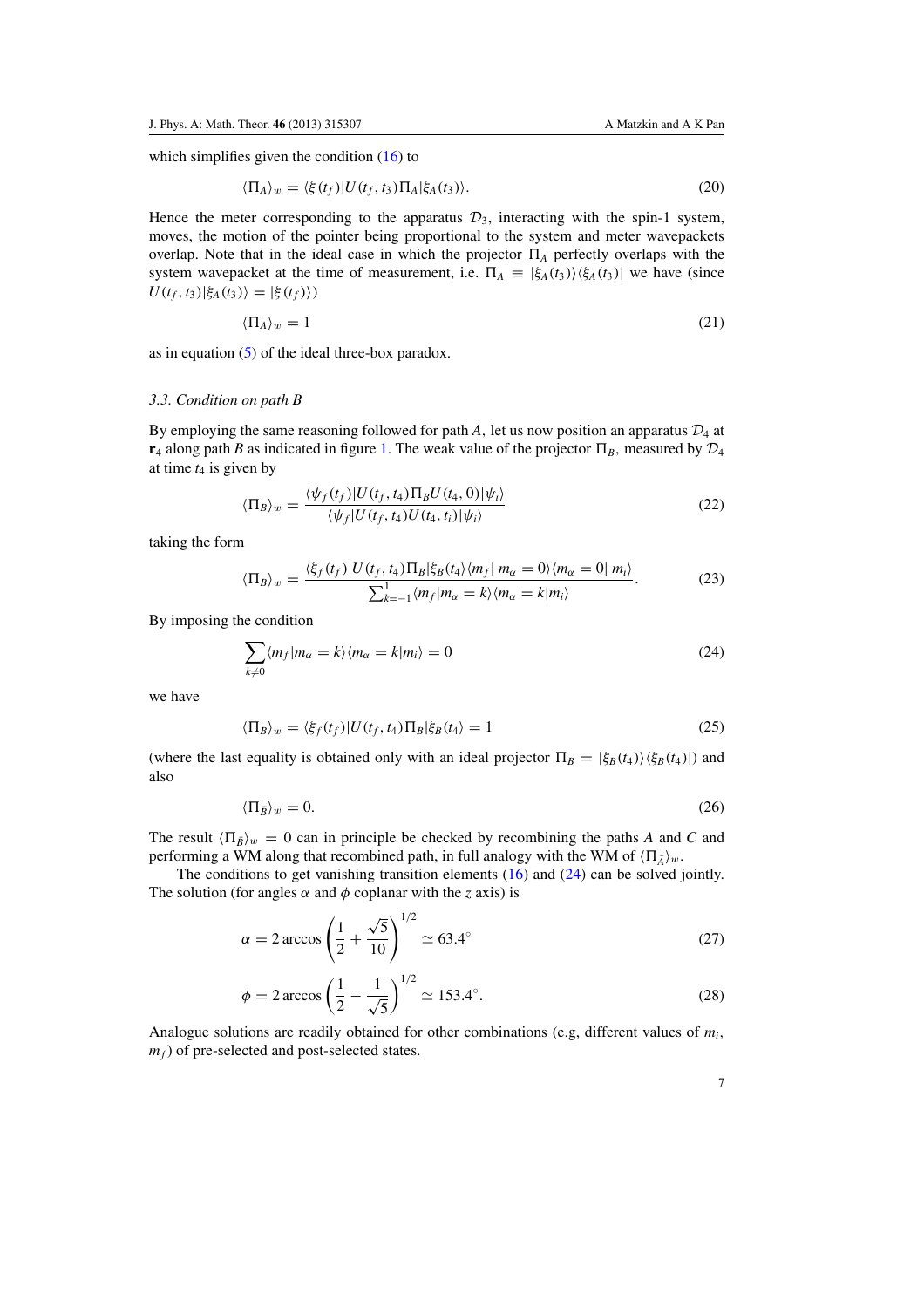<span id="page-8-0"></span>

**Figure 2.** The 'Cheshire cat' setup for spin-1 particles. The particle (pictured by a blue circle) and the spin projection  $J_y$  (represented by a rotating arrow) along a specifically chosen direction  $\hat{\gamma}$ (defined in the text) appear to travel along different paths. Indeed given the pre- and post-selected states  $|\psi_i\rangle$  and  $|\psi_f\rangle$ , an apparatus positioned along *A* detects the particle but no spin  $J_\gamma$  whereas an apparatus along  $B + C$  detects no particle but does detect its spin (see section 4 for details).

## **4. The Cheshire cat grin with spin-1 particles**

The 'grin without a cat' that Alice experienced in Wonderland was introduced in the context of WM by Aharonov and Rohrlich [\[7\]](#page-11-0). The idea is that given pre-and post-selected states, the cat—the particle—can only be found (by performing a WM) along a given box or path, whereas the grin—a property of the particle—can only be found (by performing another WM) along a different path. The idea has been receiving increased interest recently both in refining theoretical aspects and in the form of concrete proposals [\[3–5](#page-11-0)]. These proposals all involve optical schemes. We give here instead a 'Cheshire cat' example with massive spin-1 particles that can in principle be realized in atomic interferometry experiments.

Our scheme is based on a setup almost identical to the one presented in figure [1,](#page-5-0) with the initial and final states given by equations  $(7)$  and  $(11)$  respectively. The focus here is on path *A* on the one hand and the recombined path  $B + C$  on the other, as portrayed in figure 2. The results given in section [3.2](#page-6-0) hold, i.e. we choose  $\alpha$  and  $\phi$  obeying equations [\(16\)](#page-6-0) and [\(17\)](#page-6-0) so that  $\langle \Pi_{\bar{A}} \rangle_w = 0$ . This means that the apparati  $\mathcal{D}_2$  and  $\mathcal{D}_3$  interacting with the wavepacket only detect the particle on path *A* and detect nothing on path  $B + C$ . The particle hence took path *A*.

Let us now introduce the spin projection  $J_\gamma$  along the axis  $\hat{\gamma}$  as the system property we wish to follow from  $t = t_i$  to  $t = t_f$  as the system goes from the initial to the final states. We choose  $\nu$  such that

$$
\langle m_f | J_\gamma | m_\alpha = 1 \rangle = 0 \tag{29}
$$

giving  $\gamma$  as a function of  $\alpha$  and  $\phi$ :

$$
\gamma = -2\arctan\left(\frac{\tan\frac{\alpha}{2} + \tan\frac{\phi}{2} - \sqrt{\sec^2\frac{\alpha}{2}\sec^2\frac{\phi}{2}} + \tan\frac{\alpha}{2}}{\tan\frac{\alpha}{2}\tan\frac{\phi}{2} - 1}\right) + 2\pi n.
$$
 (30)

(Recall that  $\alpha$  and  $\phi$  are related by equation [\(17\)](#page-6-0) so that for a fixed post-selected state  $\gamma$  only depends on  $\alpha$ .)

Let us place an apparatus  $C_0$  just after the initial state has been launched, before the SG type of device  $\mathcal{D}_1$ . The weak value  $\langle J_\gamma(t_0) \rangle_w$  measured at  $t_0 \simeq t_i$  is

$$
\langle J_{\gamma}(t_0) \rangle_w = \frac{\langle m_f | J_{\gamma} | m_i \rangle}{\langle m_f | m_i \rangle} \tag{31}
$$

| ۰, |        |  |
|----|--------|--|
|    | I<br>۹ |  |
|    |        |  |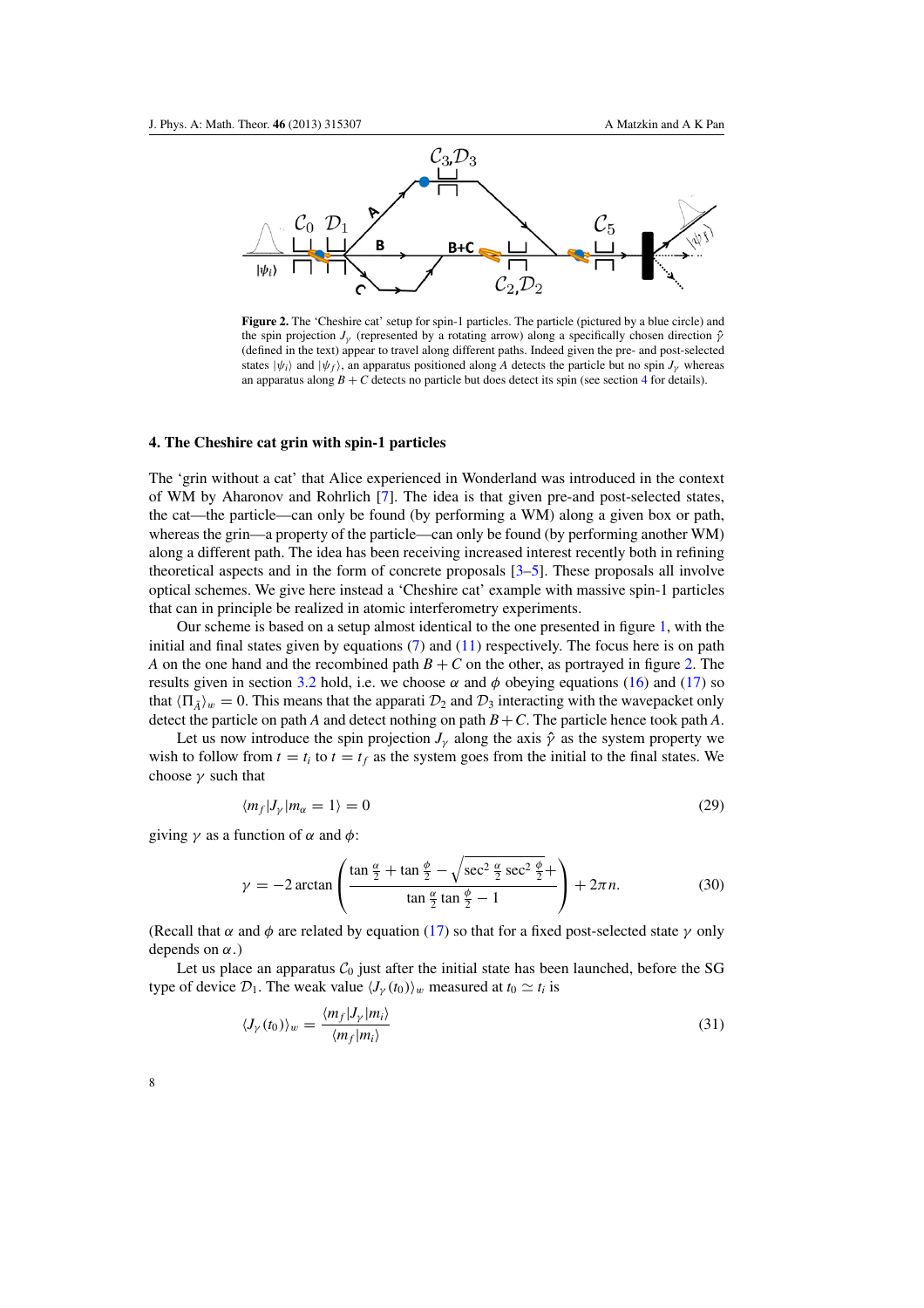<span id="page-9-0"></span>which is typically non-zero. Let us position an apparatus  $C_5$  just before post-selection takes place (see figure [2\)](#page-8-0). The weak value at  $t_5 \simeq t_f$  is again given by

$$
\langle J_{\gamma}(t_5) \rangle_w = \langle J_{\gamma}(t_0) \rangle_w = \frac{\langle m_f | J_{\gamma} | m_i \rangle}{\langle m_f | m_i \rangle} \tag{32}
$$

and therefore non-zero.

Let us now place an apparatus  $C_2$  localized on the recombined  $B + C$  branches (see figure [2\)](#page-8-0). When interacting with the system  $C_2$  measures the weak value of  $J_\gamma$  along that path, denoted  $\langle J^A_\gamma \rangle_w$ . The system wavefunction is given by equation [\(14\)](#page-6-0) and  $C_2$  couples to the last term only (the term describing the path  $B + C$ ). The weak value  $\left\langle J^A_\gamma \right\rangle_w \equiv \left\langle J_\gamma(t_2) \Pi_{\bar{A}}(t_2) \right\rangle_w$  is given by

$$
\left\langle J_{\gamma}^{\bar{A}}\right\rangle_{w} = \frac{\left\langle \xi\left(t_{f}\right) | U\left(t_{f}, t_{2}\right) | \xi_{B+C}\left(t_{2}\right) \right\rangle \sum_{k=-1,0} \left\langle m_{f} | J_{\gamma} | m_{\alpha} = k \right\rangle \left\langle m_{\alpha} = k | m_{i} \right\rangle}{\left\langle m_{f} | m_{i} \right\rangle} \tag{33}
$$

$$
=\frac{\langle m_f|J_\gamma|m_i\rangle}{\langle m_f|m_i\rangle} \tag{34}
$$

where we have used equation [\(29\)](#page-8-0) and assumed an ideal projection  $\Pi_{\bar{A}}(t_2) \equiv$  $|\xi_{B+C}(t_2)\rangle\langle\xi_{B+C}(t_2)|$ . Comparing equations [\(31\)](#page-8-0), (32) and (34), it looks as if  $J_\gamma$  had traveled entirely along the path  $B + C$ . This is confirmed by positioning an apparatus  $C_3$  in order to measure  $\langle J_\gamma \rangle_w$  along path *A* at  $t = t_3$ . The weak value  $\langle J_\gamma^A \rangle_w \equiv \langle J_\gamma(t_3) \Pi_A(t_3) \rangle_w$  is

$$
\left\langle J_{\gamma}^{A}\right\rangle_{w} = \frac{\left\langle m_{f}|J_{\gamma}|m_{\alpha}=1\right\rangle\left\langle m_{\alpha}=1|m_{i}\right\rangle}{\left\langle m_{f}|m_{i}\right\rangle} = 0
$$
\n(35)

which is seen to vanish because of the condition  $(29)$  imposed on  $\nu$ .

If we now collect the results we see that (equations  $(16)$  and  $(21)$ )

$$
\langle \Pi_A \rangle_w = 1, \quad \langle \Pi_{\bar{A}} \rangle_w = 0 \tag{36}
$$

which can be interpreted as meaning that, given the initial and final states  $|\psi_i\rangle$  and  $|\psi_f\rangle$ , '*the particle has traveled along path A*, *as it cannot be found along the other path*'. We have also obtained

$$
\left\langle J_{\gamma}^{A}\right\rangle_{w}=0, \quad \left\langle J_{\gamma}^{\tilde{A}}\right\rangle_{w}=\left\langle J_{\gamma}\left(t_{i}\right)\right\rangle_{w}=\left\langle J_{\gamma}\left(t_{f}\right)\right\rangle_{w} \tag{37}
$$

which can be interpreted as meaning that *'the property J<sub>y</sub> of the particle traveled along route*  $B + C$ , *as it cannot be obtained along path A*'. We have therefore realized a setup for the manifestation of a 'Cheshire cat' with spin-1 systems since the grin  $(J_{\nu})$  appears to be 'disembodied' from the cat (the particle).

## **5. Discussion and conclusion**

In this work we have given a proposal for an implementation with spin-1 particles of the threebox paradox and of a Cheshire cat type of setup. Whether the three-box problem discussed in section [3](#page-4-0) is really constitutive of a paradox, or perhaps more strikingly, whether there is anything like 'disembodiment' of a property in the Cheshire cat setup presented above hinges on the status of weak measurement (WM). Indeed, WM has remained controversial since its inception; the terms of the controversy ultimately depend on the options taken on the meaning of the theoretical entities of the quantum formalism. While the discussion of these options with regard to the status of WM is beyond the scope of the present paper<sup>3</sup>, we will nevertheless make a few remarks relative to the setups discussed above.

<sup>3</sup> The topics concerning the interpretation of WM will be discussed in a forthcoming paper in relation to other works in that area.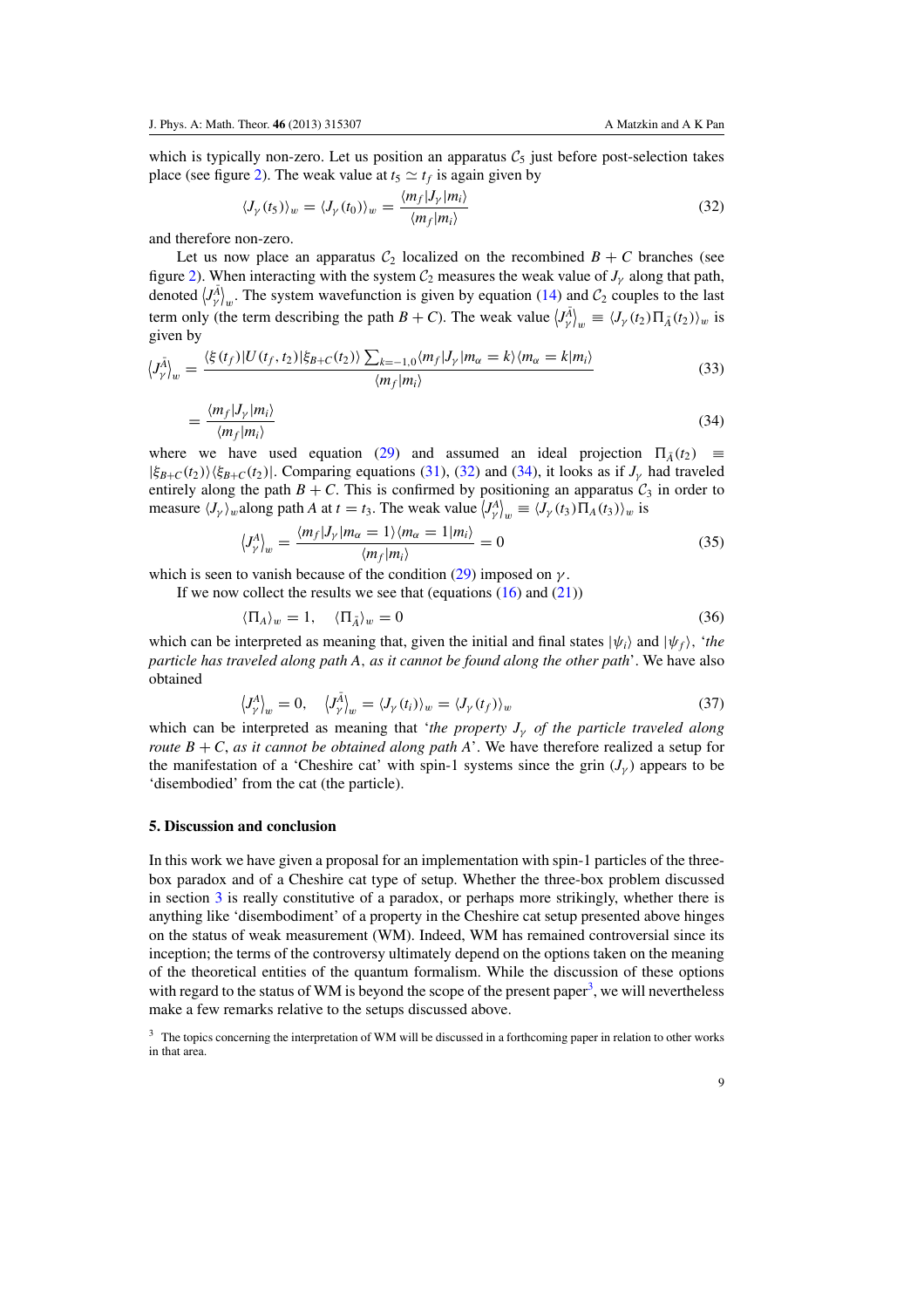The crucial difference between WMs and projective measurements is that the latter suppress the entangled linear superposition of system–apparatus states (as if a collapse to a single term in the pointer basis had taken place) while the former retain the full wave aspect of the quantum system. For example in dynamical systems, where the system wavefunction is characterized by a 'sum over paths' as prescribed by Feynman's propagator, an array of apparati weakly interacting with the system should in principle allow us to detect the wavefunction simultaneously propagating along the available paths [\[19](#page-11-0)] provided the paths are sufficiently isolated from one another. The 'strength' of WM is to capture this wave phenomenon—too often thought of as being a computational artifact—with apparati weakly coupled to the system. Here (see figure [1\)](#page-5-0) the apparati placed at  $\mathcal{D}_2$ ,  $\mathcal{D}_3$  and  $\mathcal{D}_4$  monitor the wave properties along the different paths.

The aspect of weak values as measuring the transition amplitudes—generically written  $\langle \psi_f | O | \psi_i \rangle$  in the notation of section [2.2—](#page-3-0)is well illustrated in the Cheshire cat grin scheme. The weak value [\(4\)](#page-3-0), whose squared norm can be seen as a renormalized transition probability, vanishes if the transition is forbidden. This is the case, according to equations [\(36\)](#page-9-0) and [\(37\)](#page-9-0), of the transition generated by the measurement of  $J_{\gamma}$  along path *A* and of the transition generated by the position projection along the path  $B + C$ . Associating a vanishing weak value with a forbidden transition toward a final state is therefore perfectly cogent within standard quantum mechanics—provided it is kept in mind that the wavepackets take all the available paths simultaneously.

Finally, a possible tentative manner to implement experimentally the schemes developed above for spin-1 particles would be to employ atoms in setups based on well-established atomic interferometry experiments [\[10\]](#page-11-0). For example, based on the setup of [\[13](#page-11-0)] (a socalled '*Stern–Gerlach atom interferometer*'), hydrogen atoms can be prepared in the initial state  $2s_{1/2}$ ,  $J = 1$ ,  $m_z = 0$  (where *J* denotes the total angular momentum of the hyperfine Hamiltonian) and passed in a region containing a magnetic field. This yields a coherent superposition of atoms in different states  $|m_{\alpha}\rangle$  which is finally projected to a desired final state by using a polarizer and a time of flight detection scheme. The WMs of the projectors  $\Pi_A$ ,  $\Pi_{\bar{A}}$  etc could be realized by a selective laser excitation of a given  $|m_{\alpha}\rangle$  manifold. If the excitation pulse is an *n* photon coherent state, the measurement is weak provided *n* is large (the detection of the overlap between the original state  $|n\rangle$  and the  $|n-1\rangle$  photon state after absorption of a photon gives almost no information on the path) and the transition to an excited state does not change the kinetic energy of the atomic wavepacket. We note that a closely related problem (a three-box quantum game in which individual boxes can be addressed, though the resulting wavefunctions cannot be recombined) has been very recently realized experimentally with a three-level system using the <sup>14</sup>N nuclear spin ( $I = 1$ ) of the nitrogen vacancy center in diamond, the preparation and readout being performed by manipulating the NV<sup>−</sup> electronic spin ( $S = 1$ ) with  $m<sub>S</sub>$  and  $m<sub>I</sub>$  selective microwave pulses [\[20\]](#page-11-0).

As for the Cheshire cat property  $\langle J^A_\gamma \rangle_w = 0$ , it could be possible to experimentally observe this property indirectly by inducing at  $C_3$  (see figure [2\)](#page-8-0) a weak rotation of **J** along the axis *γ* by a small angle  $ε<sub>γ</sub>$ . If the rotation is sufficiently weak so that  $exp(-iJ<sub>γ</sub> ε<sub>γ</sub>) ≈ 1 - iJ<sub>γ</sub> ε<sub>γ</sub>$ holds (while still being detectable in the statistics of the post-selection), then a rotation along path *A* will not affect the state prior to post-selection, since  $\langle m_f | \exp(-i J_y \varepsilon_y) | m_\alpha = 1 \rangle \approx$  $\langle m_f | m_\alpha = 1 \rangle - i \varepsilon_\gamma \langle m_f | J_\gamma | m_\alpha = 1 \rangle$ , the last term vanishing by equation [\(35\)](#page-9-0). Hence the rotation at  $C_3$  will have no effect and will not modify the post-selection statistics, a statement that is equivalent to having a vanishing weak value  $\langle J^A_\gamma \rangle_w = 0$ . On the other hand, if the same weak rotation along  $\gamma$  generated by  $J_{\gamma}$  is performed at  $C_0$ ,  $C_2$  or  $C_5$  then the postselection statistics determined experimentally will be affected, and will be so in exactly the